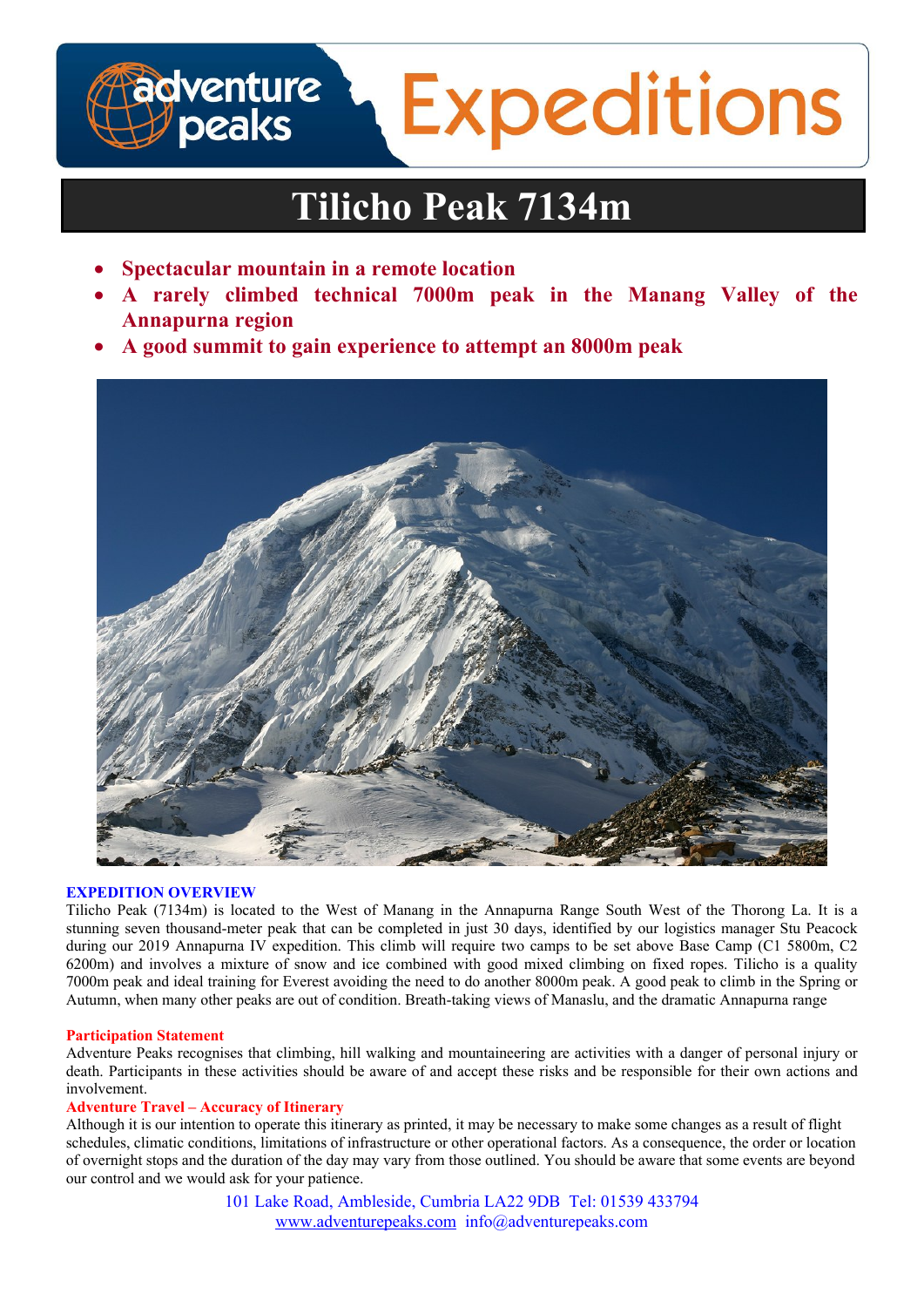

#### **PREVIOUS EXPERIENCE/FITNESS**

The technical difficulty of this climb is not easy and will be physically demanding with long days. The trip is ideally suited to strong, experienced mountaineers who want to climb the peak in its own right, or to use the trip to gain experience for an 8000m peak in the future. To move efficiently and enjoyably we recommend you have experience of Alpine AD- routes and /or an ability to climb Scottish grade II/III winter routes and some glacial skills. Clients would also normally have experience of altitude to at least 6000m.

The climbing days between the camps on the mountain are relatively achievable (6-7 hours), with the summit day being the longest day estimated at between 8-10 hours (6200m-7134m). However most people find climbing at this altitude extremely demanding and you should prepare for this with fitness training and be able to cope with long hill days in the UK and, ideally, the Alps.

### **SUGGESTED ITINERARY**

This is a suggested ideal itinerary, changes may well be necessary according to weather, client fitness and rate of acclimatisation as well as difficulties with transportation. A number of rest days are programmed and these are an important part of our structured acclimatisation programme. This does not mean you shouldn't do anything – non strenuous walks around the camp, gaining some height and then descending again is likely to be beneficial if you feel you have the energy.

#### **ITINERARY**

**KEY to inclusions (H-hotel, T-teahouse/lodge, Ccamping, B-breakfast, L-lunch, D-dinner/evening meal)** 

**Day 1:** International flight

**Day 2**: Arrive in Kathmandu, Transfer to Hotel for expedition briefing. H, B,

**Day 3:** Drive Kathmandu to Besishahar H, B

Day 4: Jeep to Chame (2685m) T,B,D

**Day 5-6** – Depending on the condition of the road (occasionally blocked by landslides) it may be possible to drive to Manang in one day providing an extra summit day. The alternative is a two-day trek.

**Day 5:** Chame (2685m) to Pisang (3185m)

Today we leave Chame and follow the trail that heads west along the river banks towards Bharatang. From there, our trek goes along the banks of Marsyangdi River and then cross a suspension bridge before making a climb to reach Dhukur Pokhari. Our trail gradually opens up with magnificent snow-capped peaks around us. After an hour's trek from Dhukur Pokhari, we will arrive at Pisang. From Pisang, we can enjoy magnificent views of Pisang Peak and Annapurna II. (5-6hrs) T,B,L,D

#### **Day 6:** Pisang (3185m) to Manang (3551m)

From Pisang, there are two different trekking trails heading towards Manang. The 'Upper route' follows at a higher altitude level and 'Lower route' keeps to the valley basin. Either route offers spectacular scenery, along the way, of the Annapurna range. On the way we will also visit the monastery at Bhakra. (5-6hrs) T,B,L,D

**Day 7:** Manang (3551m) to Khangsar village (3850m) After breakfast, we leave Manang and follow the trail that ascends all the way up to Khangsar. During our trek, we are rewarded with good views of Gangapurna, Glacier Dome, Annapurna II, Annapurna III, Chulu West Peak, Chulu East Peak, Chulu Far East Peak and Tilicho Peak. We will cross over the Khangsar Khola bridge to reach Khangsar village for our overnight stay.  $(4-5)$ hrs) T,B,L,D

**Day 8:** Khangsar (3850m) to Tilicho Base Camp (4200m) Today we leave Khangsar and follow the trail that follows the beautiful Khangsar Khara valley to reach the lower Tilicho BC at 4200m. During our trek today we have more chances of spotting wild animals such as Blue Sheep, Himalayan Thar and several species of birds. There are tea houses at Tilicho Peak Base Camp, where we will spend our overnight (4-5hrs) T,B,L,D

**Day 9:** Tilicho BC (4200m) to Summit BC (4940m) A final day of steep climbing between the various ice lakes and glaciers to reach our Summit Base Camp from where will start the climb of Tilicho Peak. Our Sherpa climbing crew will make preparations for further climbing. (6-7hrs) C,B,L,D

**Days 10 to 23**: **Ascent of Tilicho** (7134m)

We make our ascent of Tilicho via two or three camps depending on conditions, time and weather



101 Lake Road, Ambleside, Cumbria LA22 9DB Tel: 01539 433794 www.adventurepeaks.com info@adventurepeaks.com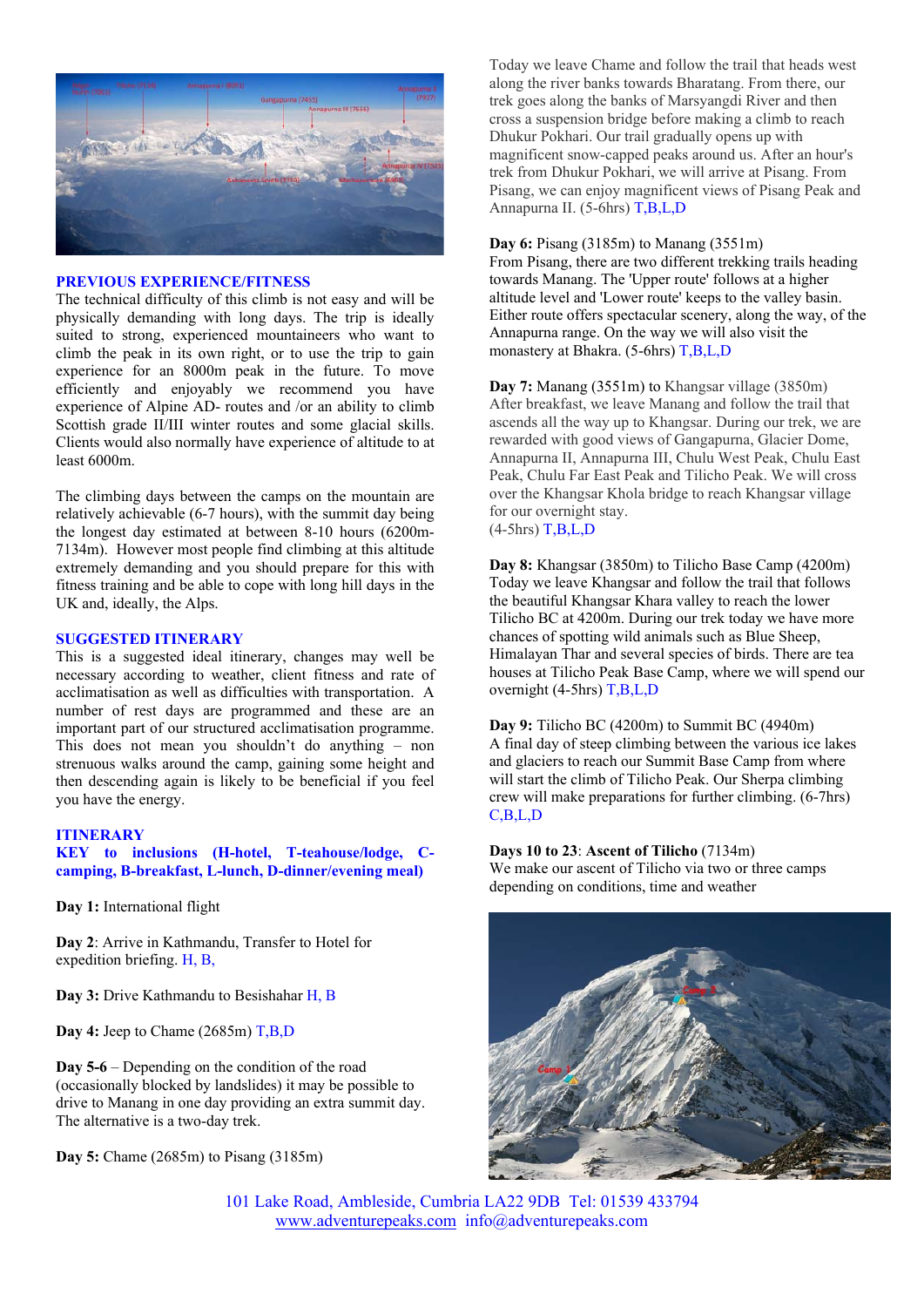### **Ascent to Camp 1** 5800m

Leaving base camp it should take around two hours walking to reach the bottom of the mountain and the glacier which leads to mixed rock and ice slopes that must be climbed to reach camp The climbing involves slopes that are approx. 50 - 70 degrees on fixed ropes for 600m to reach camp 1..

#### **Ascent to Camp 2** 6200m

To reach camp 2 we follow a ridge over rock and ice which may require up to 800m of fixed ropes with some stretches of steep climbing 55-75 degree slopes.

# **Ascent Camp 2- Summit** 7134m

From camp 2 to the summit via the Northwest shoulder, will be fixed ropes where it is felt necessary. The slopes have minimal objective danger and low exposure due to the wide shoulder. We descend the same route.



*(Typical climbing expected)* 

**Day 24** Trek BC to Yak Kharka **C B,L,D Day 25** Trek Yak Kharka to Jomsom **T B,L,D**

**Day 26** Flight Jomsom to Pokhara to Kathmandu We fly back to Pokhara hopefully looking down on where we recently stood! **H, B** 

**Day 27** Free day in Kathmandu **H, B** 

**Day 28** Depart Kathmandu **B** 

**Day 29** Arrive Home

# **A TYPICAL TREKKING DAY**

Starts around seven a.m. (not a problem as its usual to go to bed early!) with you packing your overnight gear into a kit bag before enjoying a hearty breakfast ready to leave camp/lodge whilst it's still fairly cool. The pace on the trek will be leisurely with plenty of time to enjoy the scenery, take photos, chat to the locals and keep hydrated. Lunch is usually in a fine spot by the side of the trail and, most days, you will be arriving at our overnight camp/lodge midafternoon ready for a well-earned cup of tea. This leaves an hour or so to rest or explore before a three course evening meal. It is quite remarkable what the locals can produce in these remote circumstances.

# **THE CLIMBING DAYS**

It would be impossible to produce an itinerary that suited all people's abilities & preferences. Climbing a 7000m peak involves a lot of different stresses on the body and folk will respond to this in different ways and at different rates. Through utilising a good ratio of UK leaders and Sherpas to clients we can normally allow people to progress up the mountain at a rate appropriate to their own needs. A description of the route is included and the programme is flexible enough for people to listen to their own bodies and rest, climb high – sleep low or 'go for it' accordingly.

# **WEATHER CONDITIONS**

Daytime temperatures are pleasantly warm in the valleys (20-30ºC) whilst cool to very cold (especially with wind chill) high on the mountain. Night-time temperatures are cold to very cold (possibly as low as minus 25ºC) and you should have a warm sleeping bag.

### **CATERING ARRANGEMENTS**

The Trek and Base Camp food is excellent and designed to stimulate your appetite and keep you going despite frequent altitude induced loss of appetite. Breakfast includes porridge and cereal followed by eggs (fried, boiled poached or omelettes!) and either bread or chapattis with jam, honey, peanut butter etc. Lunch starts with juice followed by a hot meal which may include some of the following: chips, rice, lentils, vegetables, salad, sandwiches, beans, tinned fish and tinned meat. Dessert is usually fresh or tinned fruit and tea. The evening meal always starts with soup accompanied by poppadums, popcorn or prawn crackers. The main meal varies from local style – Dal Bhat (rice and lentils with an onion and vegetable sauce), Yak stew, momos etc. to western style – yak burgers, chips, pasta, even pizza! Desserts are equally appealing and include apple pie, cake, custard etc. You will not go hungry! On the mountain we will aim to travel light and meals will mainly be boil in the bag style supplemented by noodles, salami, cheese and chocolate as required. Most folk experience some kind of appetite loss and we mainly aim to keep as hydrated as possible with fruit teas, soup and powdered fruit drinks

### **WHAT TO CARRY**

On the trek you should aim to carry a very light rucksack. A 35L sack is ideal and this should contain 1-2L of water; waterproofs; a spare warm layer; camera; mini first aid kit; sun hat, sun cream and glasses; a warm hat and gloves. The rest of your gear can go in your kit bag and larger rucksack to be carried by the porters. On the mountain once you leave basecamp your rucksack will also contain crampons, ice axe, sleeping bag, a few snacks and down jacket and you will require a 60+ litre sac. Adventure Peaks will be using strong Nepali Sherpas to assist our progress. This will include establishing the camps, maintaining or placing the in-situ ropes and anchors and carrying group gear such as tents / food etc. These are inspirational folk to have with you on the mountain.

#### **ADDITIONAL SERVICES**

We can provide you with additional Sherpa support, where we can arrange for our Sherpa team to carry your personal loads between camps leaving you stronger for summit day.

101 Lake Road, Ambleside, Cumbria LA22 9DB Tel: 01539 433794 www.adventurepeaks.com info@adventurepeaks.com